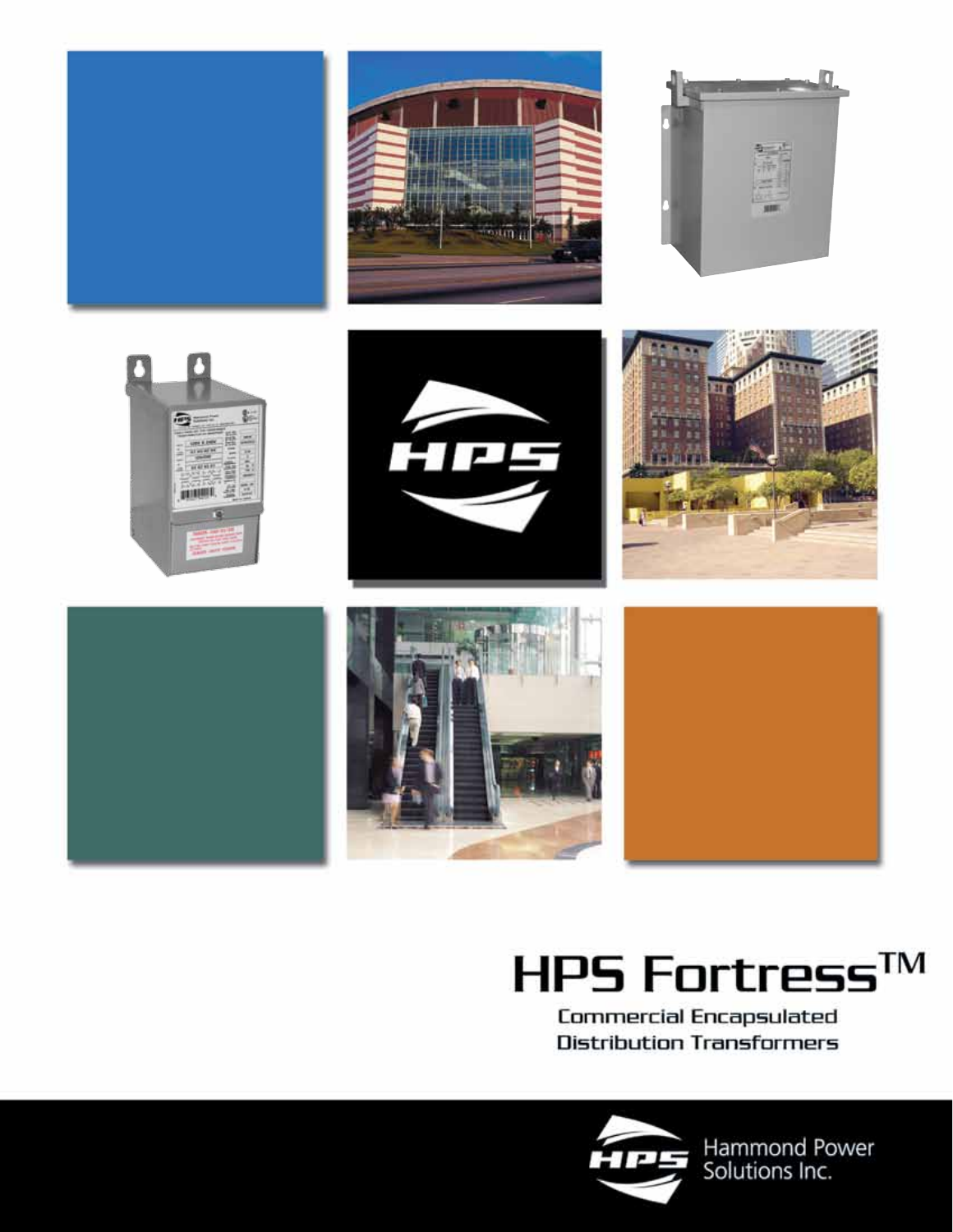

Hammond Power Solutions (HPS) was established in 1917 in Guelph, Ontario and has grown from a small family owned business in the short wave radio market, to the industry leader in magnetic transformer design and manufacturing. HPS has manufacturing facilities in Compton, California; Guelph, Ontario; Walkerton, Ontario; Granby, Quebec and Monterrey, Mexico. HPS currently has multiple regional distribution centers throughout North America.

### OUR COMPANY HPS FORTRESS<sup>TM</sup>

HPS Fortress is an innovative design that provides the ideal solution for commercial applications where **quality, ease of installation, and low cost** are key.

All units are encapsulated with electrical grade silica sand and resin compounds, which completely enclose the core and coil to seal out moisture, airborne contaminants and eliminates corrosion and deterioration.



#### **APPLICATIONS**

- **Shopping Centers**
- **Schools**
- **Sports Complexes**
- **Office Buildings**
- **Lighting**



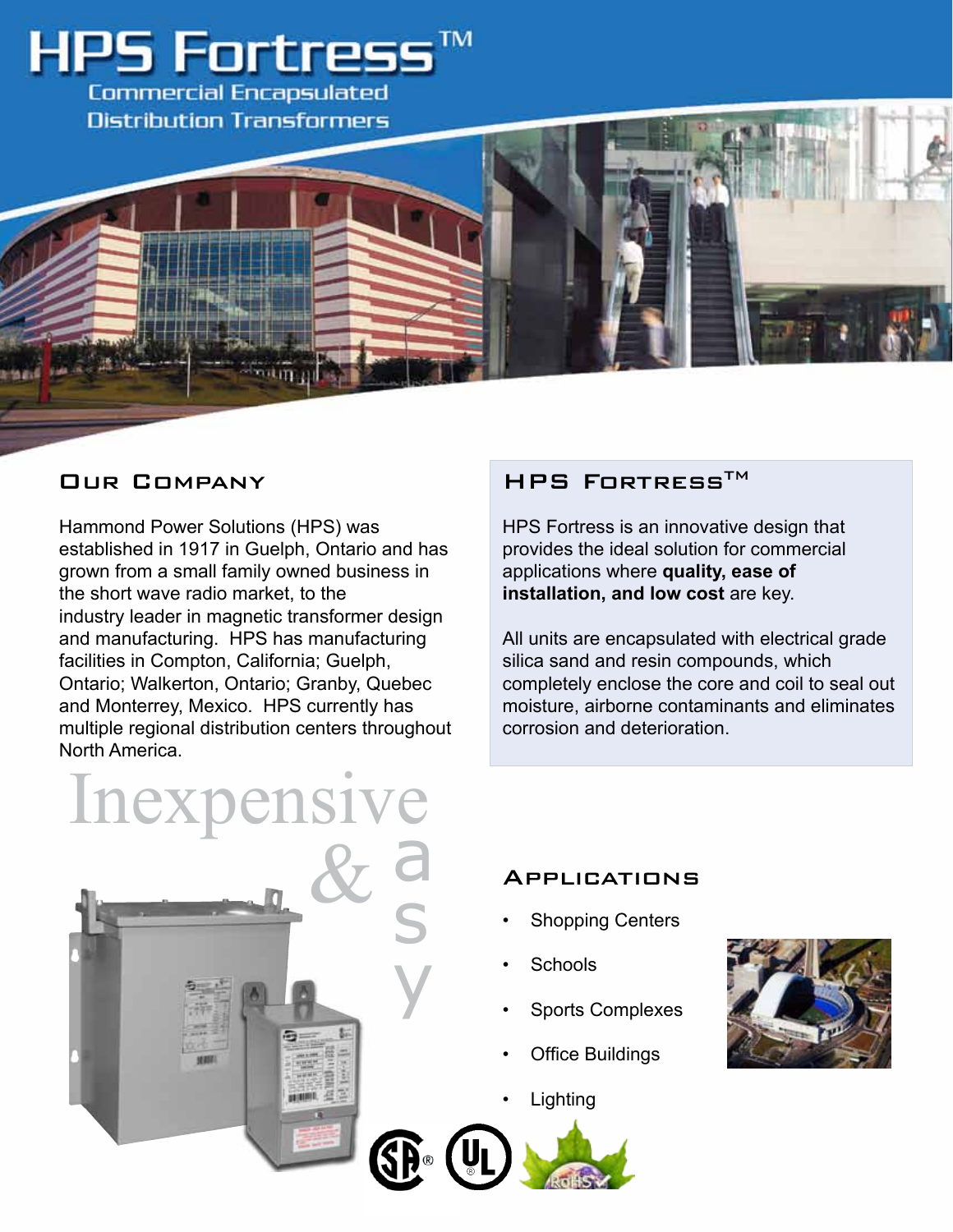

#### Standard Features

| <b>Features</b>          | <b>Single Phase</b>                                                                                                                                                                                                        | <b>Three Phase</b>                                                                                                                      |  |
|--------------------------|----------------------------------------------------------------------------------------------------------------------------------------------------------------------------------------------------------------------------|-----------------------------------------------------------------------------------------------------------------------------------------|--|
| <b>Voltage Groups</b>    | 9 standard voltage groups                                                                                                                                                                                                  | 8 standard voltage groups                                                                                                               |  |
| <b>Ratings</b>           | From 50VA to 37.5kVA                                                                                                                                                                                                       | From 2kVA to 75kVA                                                                                                                      |  |
| <b>Shield</b>            | Standard shield from 750VA and up                                                                                                                                                                                          | Standard shield on all units                                                                                                            |  |
| <b>Frequency</b>         | 60 Hz (50Hz standard on four<br>voltage groups)                                                                                                                                                                            | 60Hz standard on all voltage groups                                                                                                     |  |
| <b>Connection</b>        |                                                                                                                                                                                                                            | Standard via copper leads                                                                                                               |  |
| <b>Enclosure</b>         | <b>NEMA 3R</b>                                                                                                                                                                                                             | NEMA 3R (NEMA 4/12 with optional<br>gasket kit installed)                                                                               |  |
| <b>Quality Design</b>    | All units are encapsulated with electrical grade silica sand and resin<br>compounds, which completely enclose the core and coil to seal out<br>moisture, airborne contaminants and eliminates corrosion and deterioration. |                                                                                                                                         |  |
| <b>Conduit Knockouts</b> | For rear and side entry into an easily accessible and<br>roomy wiring compartment.                                                                                                                                         |                                                                                                                                         |  |
| <b>Installation</b>      | Wall mounting up to 25kVA, optional<br>wall mounting bracket available on<br>37.5kVA. Wall mounting template<br>supplied.                                                                                                  | Wall mounting up to 9kVA, optional<br>wall mounting bracket available on<br>15kVA, 30kVA and 45kVA. Wall<br>mounting template supplied. |  |
| <b>Warranty</b>          | All HPS standard catalog encapsulated transformers come with a<br>10 year limited* warranty                                                                                                                                |                                                                                                                                         |  |

\*(Please refer to the HPS standard Catalog Transformer Products Warranty for full details.)

#### Superior Quality & Value

Other manufacturers of commercial encapsulated transformers can design a functional transformer, but what makes HPS the leader in the industry is our investment in providing a complete solution:

- • Compact, Efficient Design
- Easy Installation and Hook-up
- Inexpensive while maintaining superior quality in materials and workmanship
- • Value, Customer Service and Support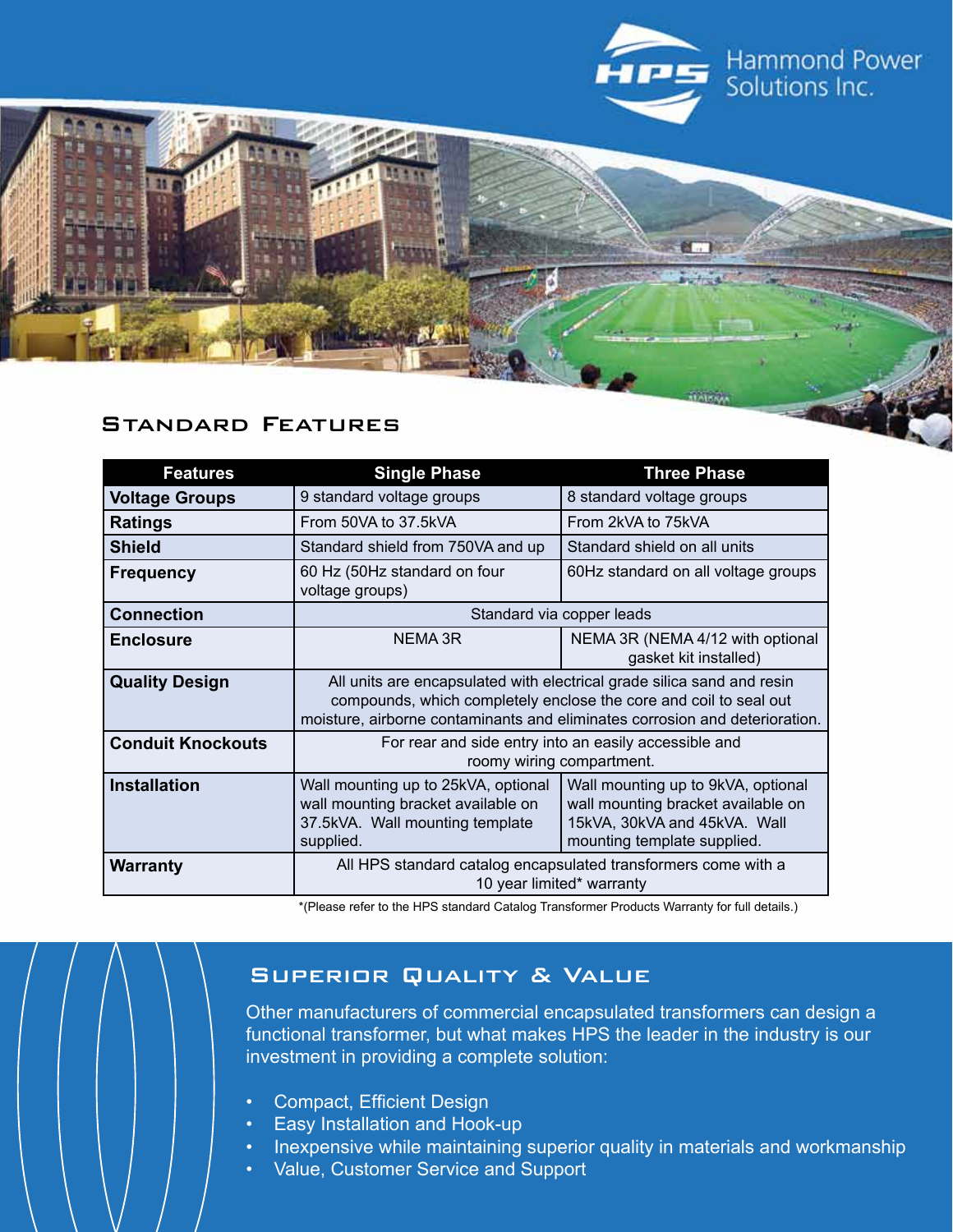



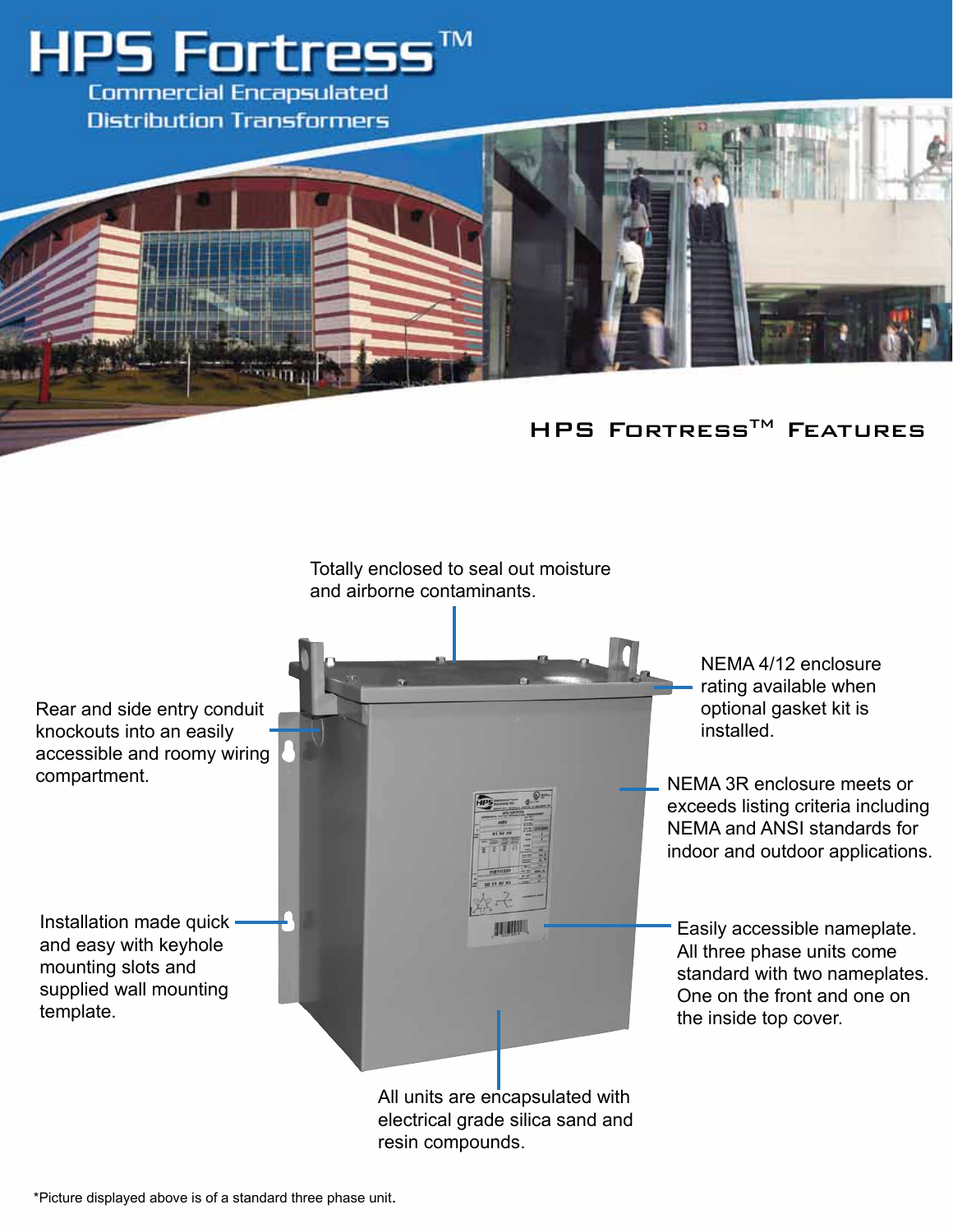

## HPS FORTRESS™ ACCESSORIES

#### WALL MOUNTING KIT

Features include:

- Manufactured from heavy-duty angle steel for maximum support.
- Wall mounting brackets are finished in matching ANSI 61 UL 50 Grey.
- All hardware required to attach to the transformer is supplied.
- Mounting brackets come with three wall mounting holes for maximum holding strength.

The following wall mounting kits are available:

| <b>Enclosure</b><br>Case Style* | <b>Mounting</b><br><b>Type</b> | <b>Wall Mounting</b><br><b>Kit Part Number</b> |
|---------------------------------|--------------------------------|------------------------------------------------|
| NQ0-NQ8                         | Wall                           | Included                                       |
| <b>NQS10</b>                    | Wall or Floor                  | NQTW2                                          |
| NQT3-NQT6                       | Wall                           | Included                                       |
| NQT7-NQT8                       | Wall or Floor                  | NQTW1                                          |
| NQT9A                           | Floor                          | N/A                                            |
| NQT9                            | Wall or Floor                  | NQTW <sub>2</sub>                              |

\*Applies to HPS Fortress line only.

### HPS Titan® Series

*Did you know...*

HPS also has an industrial line of encapsulated transformers for Class 1, Division 2, Groups A, B, C and D Hazardous locations.

HPS Titan series transformers are UL Listed for "Class 1, Division 2, Groups A, B, C and D Hazardous Locations" and also meet ABS Type Approval for "Marine Duty Service and Offshore Applications - Electrical Distribution and Propulsion". And with a North American Temperature Classification of T3C, the HPS Titan series will remain cool under load. Please contact your HPS sales representative for more details.

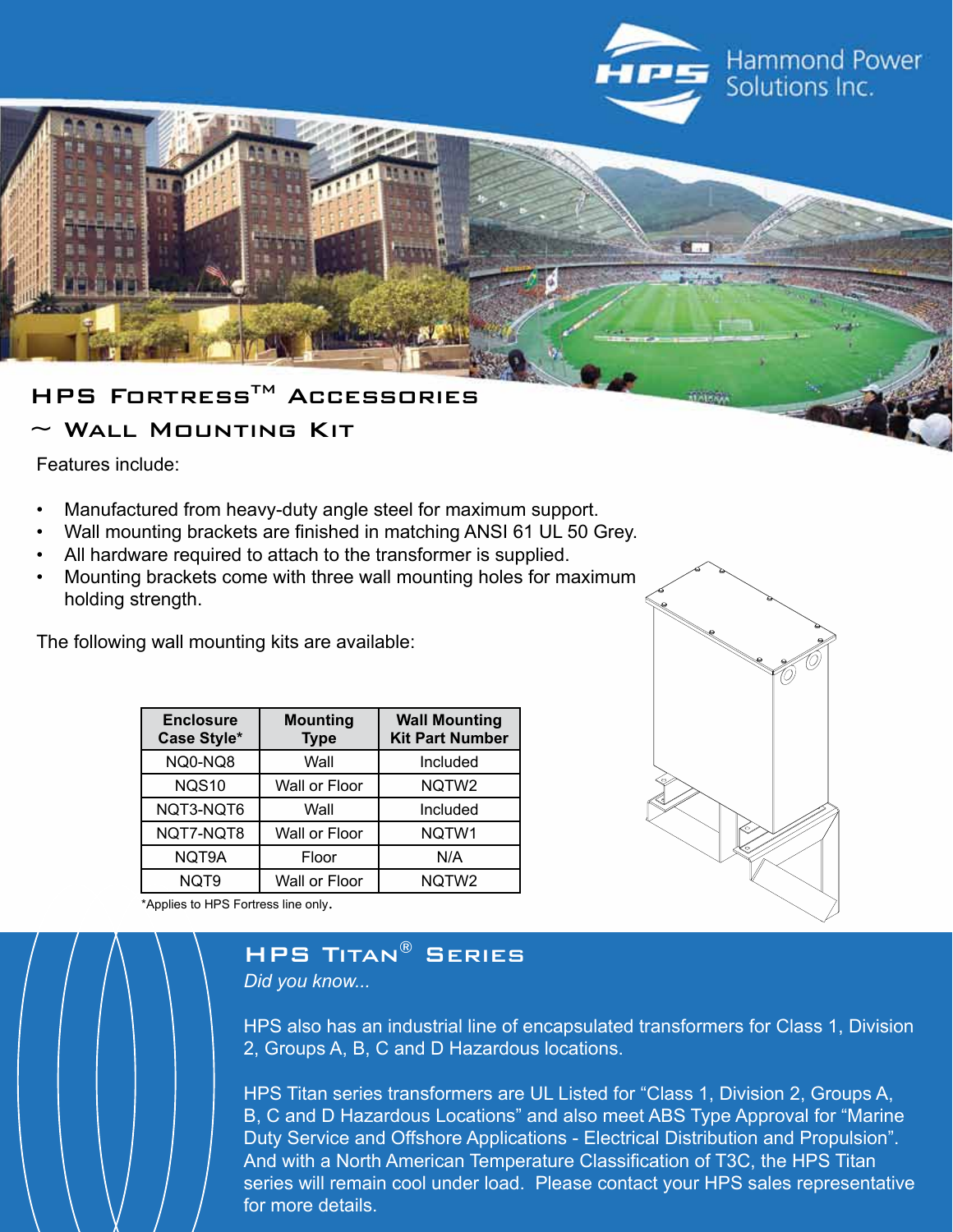# HPS Fortress™

Commercial Encapsulated **Distribution Transformers** 



#### Single Phase Specifications

| 120 x 240V Primary<br>120/240V Secondary<br>60 Hz |                          |                      |                   |  |
|---------------------------------------------------|--------------------------|----------------------|-------------------|--|
| <b>kVA</b><br>Rating                              | <b>Catalog</b><br>Number | Case<br><b>Style</b> | Approx.<br>Weight |  |
| 0.05                                              | C1FC05EE                 | NQ0                  | 7                 |  |
| 0.10                                              | C1FC10EE                 | NQ0                  | 7                 |  |
| 0.15                                              | C1FC15EE                 | NQ0                  | 8                 |  |
| 0.25                                              | C1FC25EE                 | NQ0                  | 9                 |  |
| 0.35                                              | C1FC35EE                 | NQ1                  | 15                |  |
| 0.50                                              | C1FC50EE                 | NQ1                  | 16                |  |
| 0.75                                              | C1FC75EES                | NQ2                  | 23                |  |
| 1                                                 | C1F1C0EES                | NQ3                  | 24                |  |
| 1.5                                               | C1F1C5EES                | NQ3                  | 33                |  |
| 2                                                 | C1F002EES                | NQ4                  | 42                |  |
| 3                                                 | C1F003EES                | NQ4                  | 55                |  |
| 5                                                 | C1F005EES                | NQ5                  | 96                |  |
| 7.5                                               | C1F007EES                | NQ6A                 | 148               |  |
| 10                                                | C1F010EES                | NQ6                  | 178               |  |

120/208/240/277V Primary 120/240V Secondary 60 Hz

| <b>kVA</b><br>Rating | Catalog<br><b>Number</b> | Case<br><b>Style</b> | Approx.<br>Weight |
|----------------------|--------------------------|----------------------|-------------------|
| 0.05                 | C1FC05WE                 | NQ <sub>0</sub>      | 7                 |
| 0.10                 | C1FC10WE                 | NQ0                  | 7                 |
| 0.15                 | C1FC15WE                 | NQ0                  | 8                 |
| 0.25                 | C1FC25WE                 | NQ1                  | 10                |
| 0.35                 | C1FC35WE                 | NQ <sub>2</sub>      | 17                |
| 0.50                 | C1FC50WE                 | NQ <sub>2</sub>      | 25                |
| 0.75                 | C1FC75WES                | NQ <sub>2</sub>      | 23                |
|                      | C1F1C0WES                | NQ3                  | 24                |
| 1.5                  | C1F1C5WES                | NQ3                  | 37                |
| 2                    | C1F002WES                | NQ4                  | 52                |
| 3                    | C1F003WES                | NQ <sub>5</sub>      | 65                |
| 5                    | C1F005WES                | NQ <sub>5</sub>      | 108               |
| 7.5                  | C1F007WES                | NQ6                  | 171               |
| 10                   | C1F010WES                | NQ6                  | 183               |

#### 277V Primary

120/240V Secondary 50/60 Hz

| <b>kVA</b><br>Rating | Catalog<br><b>Number</b> | Case<br><b>Style</b> | Approx.<br>Weight |  |
|----------------------|--------------------------|----------------------|-------------------|--|
| 0.05                 | C1FC05CE                 | NQ0                  | 7                 |  |
| 0.10                 | C1FC10CE                 | NQ0                  |                   |  |
| 0.15                 | C1FC15CE                 | NQ0                  | 8                 |  |
| 0.25                 | C1FC25CE                 | NQ0                  | 9                 |  |
| 0.35                 | C1FC35CE                 | NQ1                  | 15                |  |
| 0.50                 | C1FC50CE                 | NQ <sub>2</sub>      | 15                |  |
| 0.75                 | C1FC75CES                | NQ <sub>2</sub>      | 23                |  |
|                      | C1F1C0CES                | NQ3                  | 24                |  |
| 1.5                  | C1F1C5CES                | NQ3                  | 33                |  |
| 2                    | C1F002CES                | NQ4                  | 42                |  |
| 3                    | C1F003CES                | NQ4                  | 55                |  |
| 5                    | <b>C1F005CES</b>         | NQ <sub>5</sub>      | 96                |  |
| 7.5                  | C1F007CES                | NQ6A                 | 148               |  |
| 10                   | C1F010CES                | NQ6                  | 178               |  |

| 208 x 416V Primary<br>120/240V Secondary | 60 Hz                    |                      |                   |
|------------------------------------------|--------------------------|----------------------|-------------------|
| kVA<br>Rating                            | Catalog<br><b>Number</b> | Case<br><b>Style</b> | Approx.<br>Weight |
| 0.05                                     | C1FC05GE                 | NQ0                  | 7                 |
| 0.10                                     | C1FC10GE                 | NQ0                  | 7                 |
| 0.15                                     | C1FC15GE                 | NQ0                  | 8                 |
| 0.25                                     | C1FC25GE                 | NQ0                  | 9                 |
| 0.35                                     | C1FC35GE                 | NQ1                  | 15                |
| 0.50                                     | C1FC50GE                 | NQ1                  | 16                |
| 0.75                                     | C1FC75GES                | NQ2                  | 23                |
|                                          | C1F1C0GES                | NQ3                  | 24                |
| 1.5                                      | C1F1C5GES                | NQ3                  | 33                |
| 2                                        | C1F002GES                | NQ4                  | 42                |
| 3                                        | C1F003GES                | NQ4                  | 55                |
| 5                                        | <b>C1F005GES</b>         | NQ5                  | 96                |
| 7.5                                      | C1F007GES                | NQ6A                 | 148               |
| 10                                       | C1F010GES                | NQ6                  | 178               |

#### 240 x 480V Primary 120/240V Secondary 60 Hz

| <b>kVA</b><br>Rating | Catalog<br>Number | Case<br><b>Style</b> | Approx.<br>Weight |
|----------------------|-------------------|----------------------|-------------------|
| 0.05                 | C1FC05LE          | NQ0                  | 7                 |
| 0.10                 | C1FC10LE          | NQ0                  | 7                 |
| 0.15                 | C1FC15LE          | NQ0                  | 8                 |
| 0.25                 | C1FC25LE          | NQ0                  | 9                 |
| 0.35                 | C1FC35LE          | NQ1                  | 15                |
| 0.50                 | C1FC50LE          | NQ1                  | 15                |
| 0.75                 | C1FC75LES         | NQ <sub>2</sub>      | 23                |
| 1                    | C1F1C0LES         | NQ3                  | 24                |
| 1.5                  | C1F1C5LES         | NQ3                  | 33                |
| 2                    | C1F002LES         | NQ4                  | 42                |
| 3                    | C1F003LES         | NQ4                  | 55                |
| 5                    | C1F005LES         | NQ <sub>5</sub>      | 96                |
| 7.5                  | C1F007LES         | NQ6A                 | 148               |
| 10                   | <b>C1F010LES</b>  | NQ6                  | 179               |
| 15                   | C1F015LES         | NQ7                  | 265               |
| 25                   | C1F025LES         | NQ8                  | 385               |
| 37.5                 | C1F037LES         | NQS10                | 598               |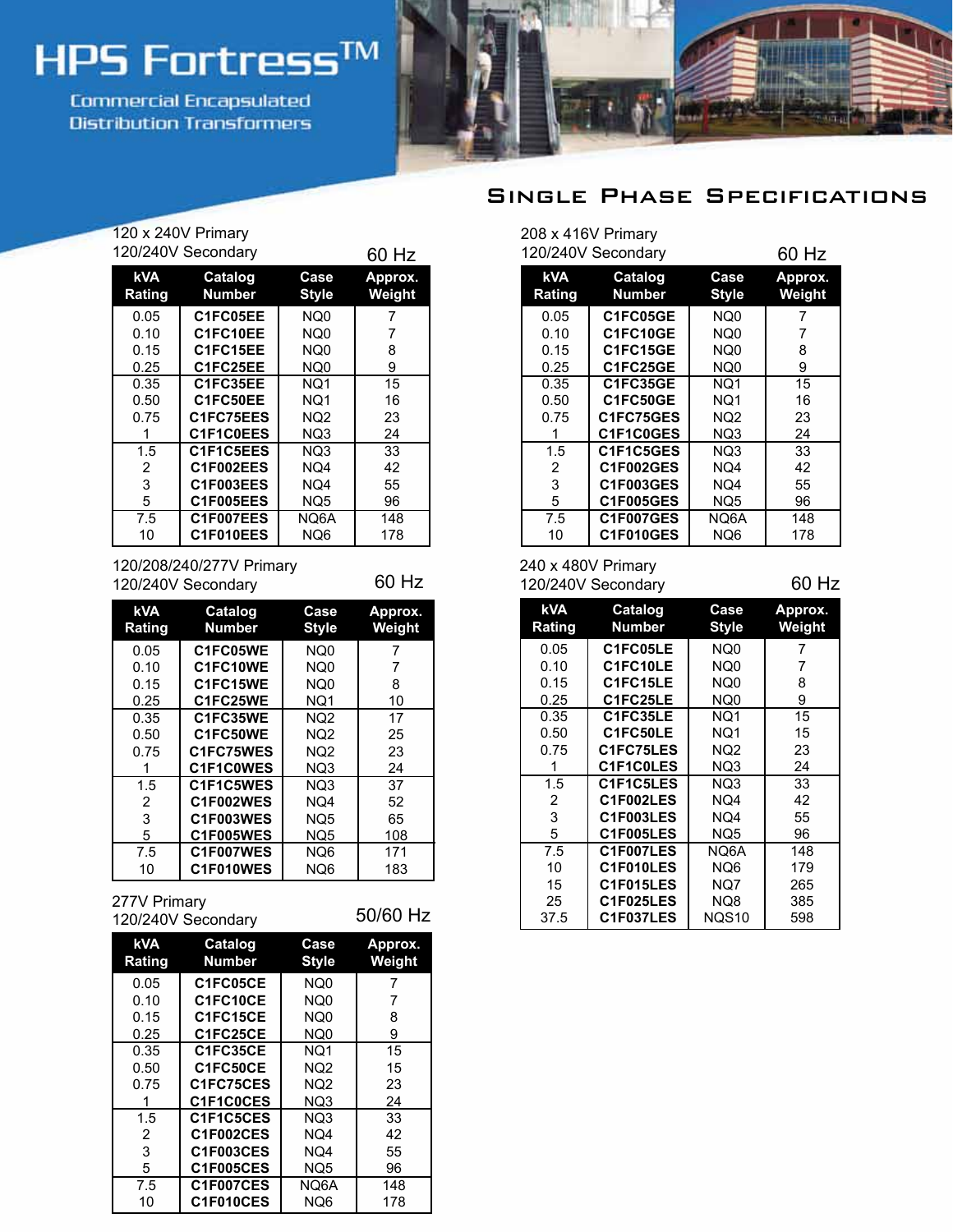

#### 277/480V Primary  $208/277V$  Secondary 50/60 Hz

| zuo/z//v Secondary   |                   |                      | או רטטישט         |
|----------------------|-------------------|----------------------|-------------------|
| <b>kVA</b><br>Rating | Catalog<br>Number | Case<br><b>Style</b> | Approx.<br>Weight |
| 0.05                 | C1FC05HR          | NQ0                  | 7                 |
| 0.10                 | C1FC10HR          | NQ0                  | 8                 |
| 0.15                 | C1FC15HR          | NQ0                  | 11                |
| 0.25                 | C1FC25HR          | NQ1                  | 12                |
| 0.35                 | C1FC35HR          | NQ <sub>2</sub>      | 15                |
| 0.50                 | C1FC50HR          | NQ <sub>2</sub>      | 18                |
| 0.75                 | C1FC75HRS         | NQ3                  | 25                |
|                      | C1F1C0HRS         | NQ3                  | 31                |
| 1.5                  | C1F1C5HRS         | NQ4                  | 39                |
| 2                    | C1F002HRS         | NQ4                  | 54                |
| 3                    | C1F003HRS         | NQ <sub>5</sub>      | 80                |
| 5                    | C1F005HRS         | NQ <sub>6</sub>      | 156               |
| 7.5                  | C1F007HRS         | NQ <sub>6</sub>      | 188               |
| 10                   | C1F010HRS         | NQ <sub>6</sub>      | 179               |

| <b>kVA</b><br><b>Rating</b> | <b>Catalog</b><br><b>Number</b> | Case<br><b>Style</b> | Approx.<br><b>Weight</b> |
|-----------------------------|---------------------------------|----------------------|--------------------------|
| 0.05                        | C1FC05JE                        | NQ <sub>0</sub>      |                          |
| 0.10                        | C1FC10JE                        | NQ0                  | 7                        |
| 0.15                        | C1FC15JE                        | NQ0                  | 8                        |
| 0.25                        | C1FC25JE                        | NQ <sub>0</sub>      | 9                        |
| 0.35                        | C1FC35JE                        | NQ1                  | 14                       |
| 0.50                        | C1FC50JE                        | NQ1                  | 14                       |
| 0.75                        | C1FC75JES                       | NQ <sub>2</sub>      | 23                       |
|                             | C1F1C0JES                       | NQ3                  | 32                       |
| 1.5                         | C1F1C5JES                       | NQ3                  | 35                       |
| $\overline{2}$              | C1F002JES                       | NQ4                  | 51                       |
| 3                           | C1F003JES                       | NQ5                  | 89                       |
| 5                           | C1F005JES                       | NQ5                  | 106                      |
| 7.5                         | C1F007JES                       | NQ6A                 | 162                      |

347/380V Primary<br>120/240V Secondary 50/60 Hz

|   | 5            | <b>C1F005JES</b>   | NQ5             | 106   |
|---|--------------|--------------------|-----------------|-------|
|   | 7.5          | C1F007JES          | NQ6A            | 162   |
|   | 10           | C1F010JES          | NQ <sub>6</sub> | 194   |
|   |              |                    |                 |       |
|   |              |                    |                 |       |
| ⊾ |              |                    |                 |       |
| z | 600V Primary | 120/240V Secondary |                 | 60 Hz |
|   |              |                    |                 |       |

347/380V Primary

| <b>kVA</b><br>Rating | Catalog<br><b>Number</b> | Case<br><b>Style</b> | Approx.<br>Weight |
|----------------------|--------------------------|----------------------|-------------------|
| 0.05                 | C1FC05PE                 | NQ0                  | 7                 |
| 0.10                 | C1FC10PE                 | NQ0                  | 7                 |
| 0.15                 | C1FC15PE                 | NQ0                  | 8                 |
| 0.25                 | C1FC25PE                 | NQ0                  | 9                 |
| 0.35                 | C1FC35PE                 | NQ1                  | 15                |
| 0.50                 | C1FC50PE                 | NQ1                  | 16                |
| 0.75                 | C1FC75PES                | NQ <sub>2</sub>      | 23                |
| 1                    | C1F1C0PES                | NQ3                  | 24                |
| 1.5                  | C1F1C5PES                | NQ3                  | 33                |
| 2                    | C1F002PES                | NQ4                  | 42                |
| 3                    | C1F003PES                | NQ4                  | 55                |
| 5                    | C1F005PES                | NQ <sub>5</sub>      | 96                |
| 7.5                  | C1F007PES                | NQ6A                 | 148               |
| 10                   | C1F010PES                | NQ6                  | 179               |
| 15                   | C1F015PES                | NQ7                  | 265               |
| 25                   | C1F025PES                | NQ8                  | 385               |
| 37.5                 | C1F037PES                | NOS <sub>10</sub>    | 598               |

| <b>kVA</b><br>Rating | Catalog<br><b>Number</b> | Case<br><b>Style</b> | Approx.<br>Weight |
|----------------------|--------------------------|----------------------|-------------------|
| 0.05                 | C1FC05XE                 | NQ0                  |                   |
| 0.10                 | C1FC10XE                 | NQ0                  |                   |
| 0.15                 | C1FC15XE                 | NQ0                  | 9                 |
| 0.25                 | C1FC25XE                 | NQ0                  | 10                |
| 0.35                 | C1FC35XE                 | NQ1                  | 15                |
| 0.50                 | C1FC50XE                 | NQ1                  | 16                |
| 0.75                 | C1FC75XES                | NQ <sub>2</sub>      | 24                |
|                      | C1F1C0XES                | NQ3                  | 32                |
| 1.5                  | C1F1C5XES                | NQ4                  | 37                |

**C1F002XES C1F003XES C1F005XES C1F007XES C1F010XES**

Export\* Primary

\*Export = 190/200/208/220/2401 X 380/400/416/440/4801 Primary Volts Note<sup>1</sup>: The primary voltage ratio of 240V and 480V is available at 60 Hz only with a secondary voltage of approximately 130/260V.

NQ4 NQ5 NQ5 NQ6A NQ6

### $C$ 120/240V Secondary 50/60 Hz

**FBCD** 

**ANTAL**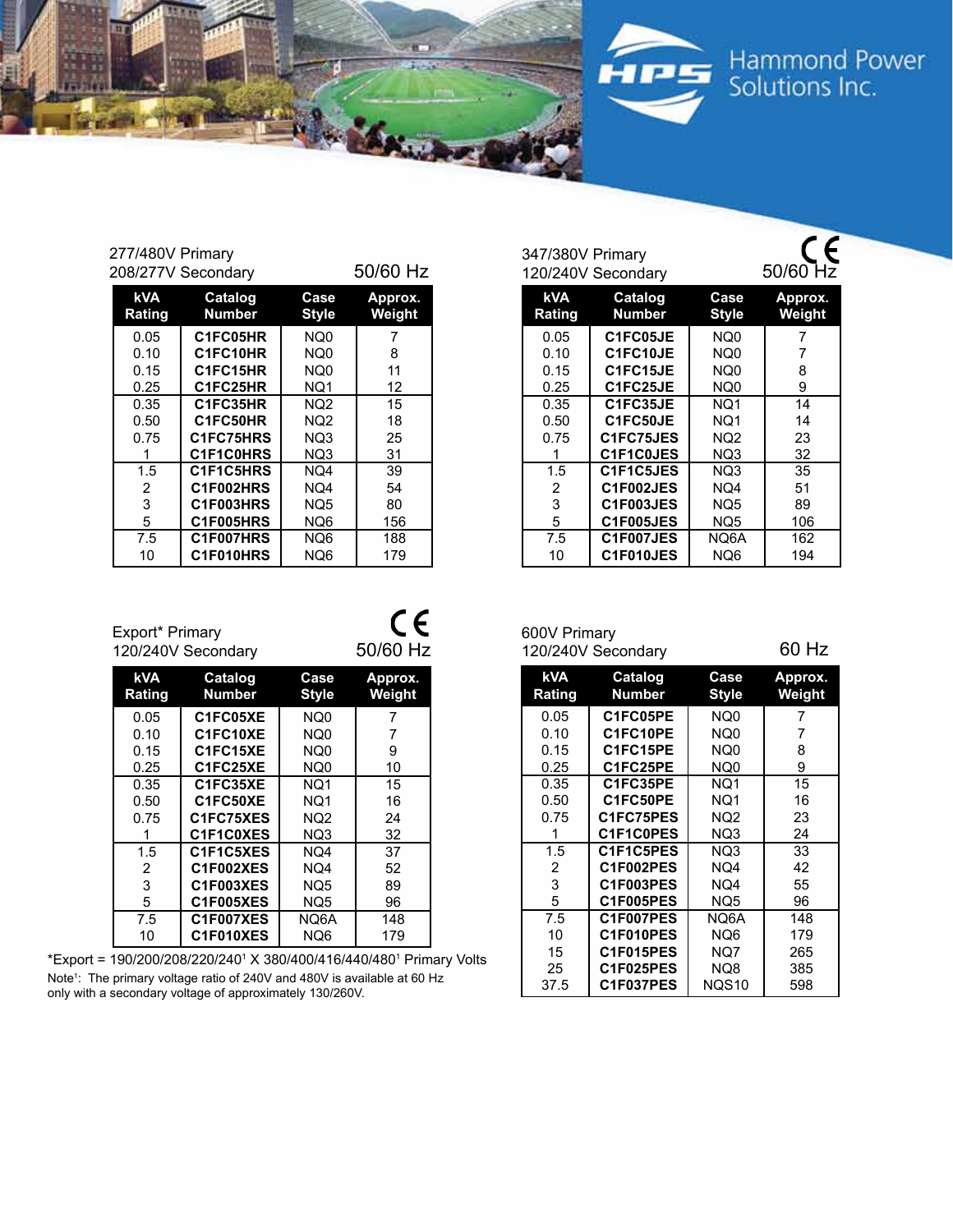# **HPS Fortress™**

Commercial Encapsulated **Oistribution Transformers** 



#### Three Phase Specifications

| 208V Primary<br>208Y/120V Secondary |                          | 60 Hz                |                          |
|-------------------------------------|--------------------------|----------------------|--------------------------|
| <b>kVA</b><br>Rating                | Catalog<br><b>Number</b> | Case<br><b>Style</b> | Approx.<br><b>Weight</b> |
| 2                                   | C3F002BBS                | NQT3                 | 57                       |
| 3                                   | C3F003BBS                | NOT3                 | 76                       |
| 6                                   | C3F006BBS                | NOT5                 | 139                      |
| 9                                   | C3F009BBS                | NOT6                 | 208                      |
| 15                                  | C3F015BBS                | NOT7                 | 357                      |
| 30                                  | <b>C3F030BBS</b>         | NOT8                 | 521                      |
| 45                                  | <b>C3F045BBS</b>         | NOT9                 | 700                      |
| 75                                  | C3F075BBS                | NQT9A                | 1420                     |

| 208V Primary<br>60 Hz<br>480Y/277V Secondary |                          |                      |                          |  |  |  |  |
|----------------------------------------------|--------------------------|----------------------|--------------------------|--|--|--|--|
| <b>kVA</b><br><b>Rating</b>                  | Catalog<br><b>Number</b> | Case<br><b>Style</b> | Approx.<br><b>Weight</b> |  |  |  |  |
| 2                                            | C3F002BKS                | NQT3                 | 58                       |  |  |  |  |
| 3                                            | C3F003BKS                | NOT3                 | 75                       |  |  |  |  |
| 6                                            | C3F006BKS                | NOT5                 | 139                      |  |  |  |  |
| 9                                            | C3F009BKS                | NOT6                 | 208                      |  |  |  |  |
| 15                                           | C3F015BKS                | NOT7                 | 357                      |  |  |  |  |
| 30                                           | C3F030BKS                | NOT8                 | 520                      |  |  |  |  |
| 45                                           | C3F045BKS                | NOT9                 | 700                      |  |  |  |  |
| 75                                           | C3F075BKS                | NQT9A                | 1420                     |  |  |  |  |

| 240V Primary | 208Y/120V Secondary |              | 60 Hz   |
|--------------|---------------------|--------------|---------|
| <b>kVA</b>   | Catalog             | Case         | Approx. |
| Rating       | <b>Number</b>       | <b>Style</b> | Weight  |
| 2            | C3F002DBS           | NQT3         | 58      |
| 3            | <b>C3F003DBS</b>    | NQT3         | 74      |

NQT5 NQT6 NQT7 NQT8 NQT9 NQT9A

**C3F006DBS C3F009DBS C3F015DBS C3F030DBS C3F045DBS C3F075DBS**

#### 240V Primary 480Y/277V Secondary 60 Hz

| <b>kVA</b><br><b>Rating</b> | Catalog<br><b>Number</b> | Case<br><b>Style</b> | Approx.<br>Weight |
|-----------------------------|--------------------------|----------------------|-------------------|
| 2                           | C3F002DKS                | NOT <sub>3</sub>     | 58                |
| 3                           | C3F003DKS                | NOT <sub>3</sub>     | 75                |
| 6                           | C3F006DKS                | NOT5                 | 139               |
| 9                           | C3F009DKS                | NQT6                 | 208               |
| 15                          | C3F015DKS                | NOT7                 | 354               |
| 30                          | C3F030DKS                | NQT8                 | 521               |
| 45                          | C3F045DKS                | NOT <sub>9</sub>     | 700               |
| 75                          | C3F075DKS                | NQT9A                | 1420              |

| 480V Primary        |       |
|---------------------|-------|
| 208Y/120V Secondary | 60 Hz |

| <b>kVA</b><br>Rating | Catalog<br><b>Number</b> | Case<br><b>Style</b> | Approx.<br>Weight |
|----------------------|--------------------------|----------------------|-------------------|
| 2                    | C3F002KBS                | NOT <sub>3</sub>     | 59                |
| 3                    | C3F003KBS                | NQT3                 | 74                |
| 6                    | C3F006KBS                | NQT5                 | 139               |
| 9                    | C3F009KBS                | NQT6                 | 208               |
| 15                   | <b>C3F015KBS</b>         | NOT7                 | 355               |
| 30                   | C3F030KBS                | NQT8                 | 521               |
| 45                   | C3F045KBS                | NQT9                 | 700               |
| 75                   | C3F075KBS                | NQT9A                | 1420              |

| 480V Primary         | 240V Delta Secondary     |                      | 60 Hz                    |
|----------------------|--------------------------|----------------------|--------------------------|
| <b>kVA</b><br>Rating | Catalog<br><b>Number</b> | Case<br><b>Style</b> | Approx.<br><b>Weight</b> |
| 2                    | C3F002KDS                | NOT <sub>3</sub>     | 58                       |
| 3                    | C3F003KDS                | NOT3                 | 76                       |
| 6                    | C3F006KDS                | NOT5                 | 139                      |
| 9                    | C3F009KDS                | NOT6                 | 210                      |
| 15                   | C3F015KDS                | NOT7                 | 355                      |
| 30                   | C3F030KDS                | NOT <sub>8</sub>     | 521                      |
| 45                   | C3F045KDS                | NQT9                 | 700                      |
| 75                   | C3F075KDS                | NQT9A                | 1420                     |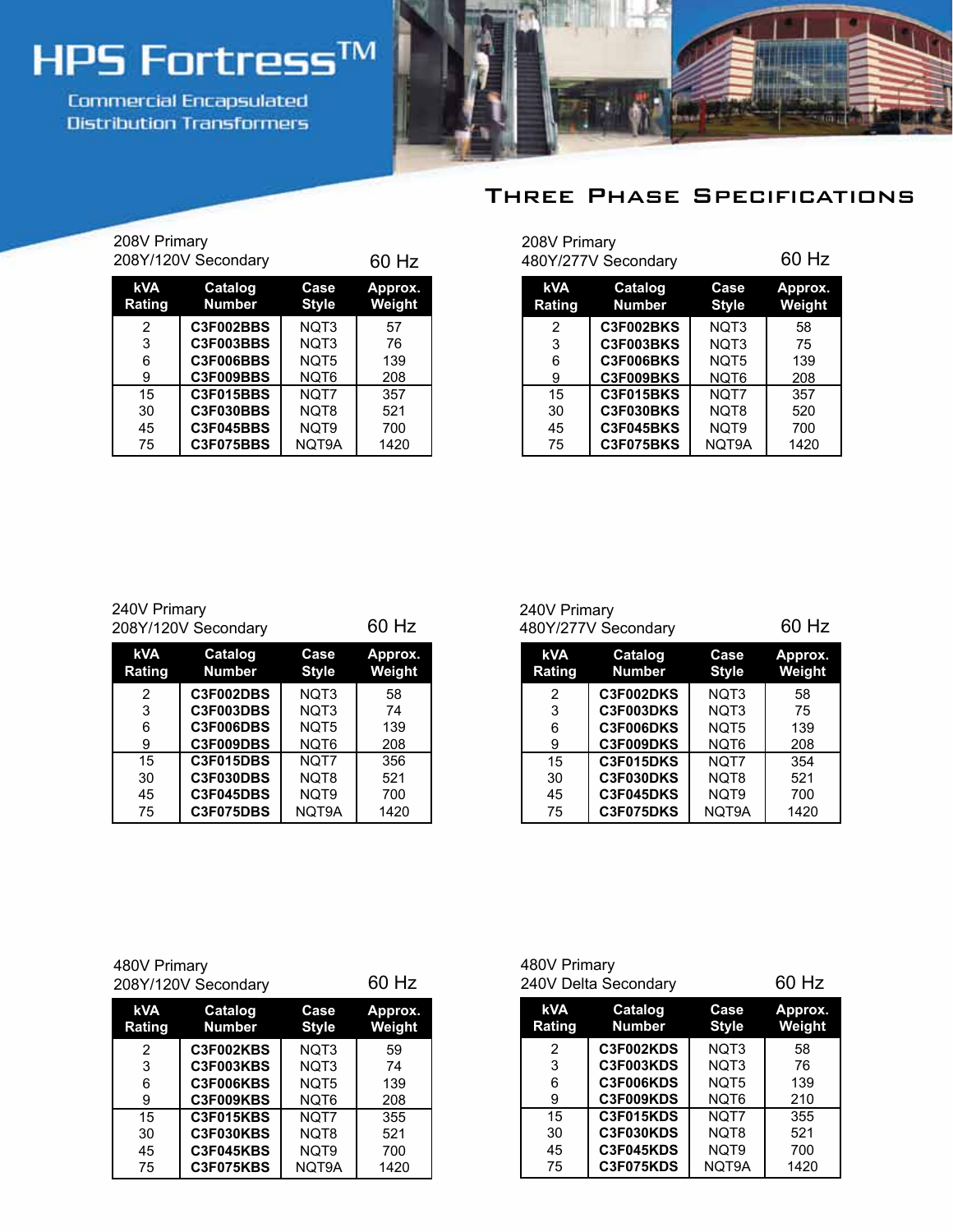



Hammond Power Solutions Inc.

600V Primary 208Y/120V Secondary 60 Hz

| kVA<br><b>Rating</b> | Catalog<br><b>Number</b> | Case<br>Style    | Approx.<br>Weight |
|----------------------|--------------------------|------------------|-------------------|
| 2                    | C3F002PBS                | NOT <sub>3</sub> | 58                |
| 3                    | C3F003PBS                | NOT <sub>3</sub> | 74                |
| 6                    | C3F006PBS                | NOT5             | 139               |
| 9                    | C3F009PBS                | NQT6             | 207               |
| 15                   | <b>C3F015PBS</b>         | NQT7             | 356               |
| 30                   | C3F030PBS                | NQT8             | 521               |
| 45                   | <b>C3F045PBS</b>         | NQT9             | 700               |
| 75                   | C3F075PBS                | NQT9A            | 1420              |

| 600V Primary                | 240V Delta Secondary     |                      | 60 Hz                    |
|-----------------------------|--------------------------|----------------------|--------------------------|
| <b>kVA</b><br><b>Rating</b> | Catalog<br><b>Number</b> | Case<br><b>Style</b> | Approx.<br><b>Weight</b> |
| 2                           | C3F002PDS                | NOT <sub>3</sub>     | 58                       |
| 3                           | C3F003PDS                | NOT3                 | 74                       |
| 6                           | C3F006PDS                | NOT5                 | 139                      |
| 9                           | C3F009PDS                | NQT6                 | 206                      |
| 15                          | C3F015PDS                | NQT7                 | 356                      |
| 30                          | C3F030PDS                | NOT8                 | 521                      |
| 45                          | C3F045PDS                | NOT <sub>9</sub>     | 700                      |
| 75                          | C3F075PDS                | NQT9A                | 1420                     |

#### Optional NEMA 4/12 gasket Kits

Three phase HPS Fortress™ encapsulated transformers in standard NEMA 3R rated NQT enclosures can easily b converted to a NEI rating by ordering the appropriate op as listed in the table

| enclosures can easily be<br>converted to a NEMA 4 or 12                                                   |                       | <b>NQT Wiring Compartment</b><br><b>Cover Mounting Hardware</b>     |                                                                                                                                                            |
|-----------------------------------------------------------------------------------------------------------|-----------------------|---------------------------------------------------------------------|------------------------------------------------------------------------------------------------------------------------------------------------------------|
| rating by ordering and installing<br>the appropriate optional gasket kit<br>as listed in the table below. |                       | <b>NQT Wiring Compartment Cover</b><br>NQT Wiring Compartment Cover |                                                                                                                                                            |
|                                                                                                           |                       | Nema 4/12 Gasket                                                    |                                                                                                                                                            |
| <b>Enclosure Case Style</b>                                                                               | <b>Gasket Kit P/N</b> | <b>Encapsulated Transformer</b><br>in NQT Enclosure                 |                                                                                                                                                            |
| NQT3                                                                                                      | NQT3GK                |                                                                     | <b>NQT Enclosure</b><br>Side<br><b>Mounting Holes</b><br>Knockout                                                                                          |
| NQT4                                                                                                      | <b>NQT4GK</b>         |                                                                     |                                                                                                                                                            |
| NQT5                                                                                                      | NQT5GK                |                                                                     |                                                                                                                                                            |
| NQT6                                                                                                      | <b>NQT6GK</b>         |                                                                     |                                                                                                                                                            |
| NQT7                                                                                                      | NQT7GK                |                                                                     |                                                                                                                                                            |
| NQT8                                                                                                      | <b>NQT8GK</b>         |                                                                     | 0<br>O                                                                                                                                                     |
| NQT9                                                                                                      | <b>NQT9GK</b>         |                                                                     |                                                                                                                                                            |
| NQT9A                                                                                                     | <b>NQT9AGK</b>        |                                                                     | Nema 4/12 Gasket shown installed<br>on inside of NQT enclosure wiring<br>compartment cover. Ensure gasket<br>holes are aligned with cover holes.<br>O<br>O |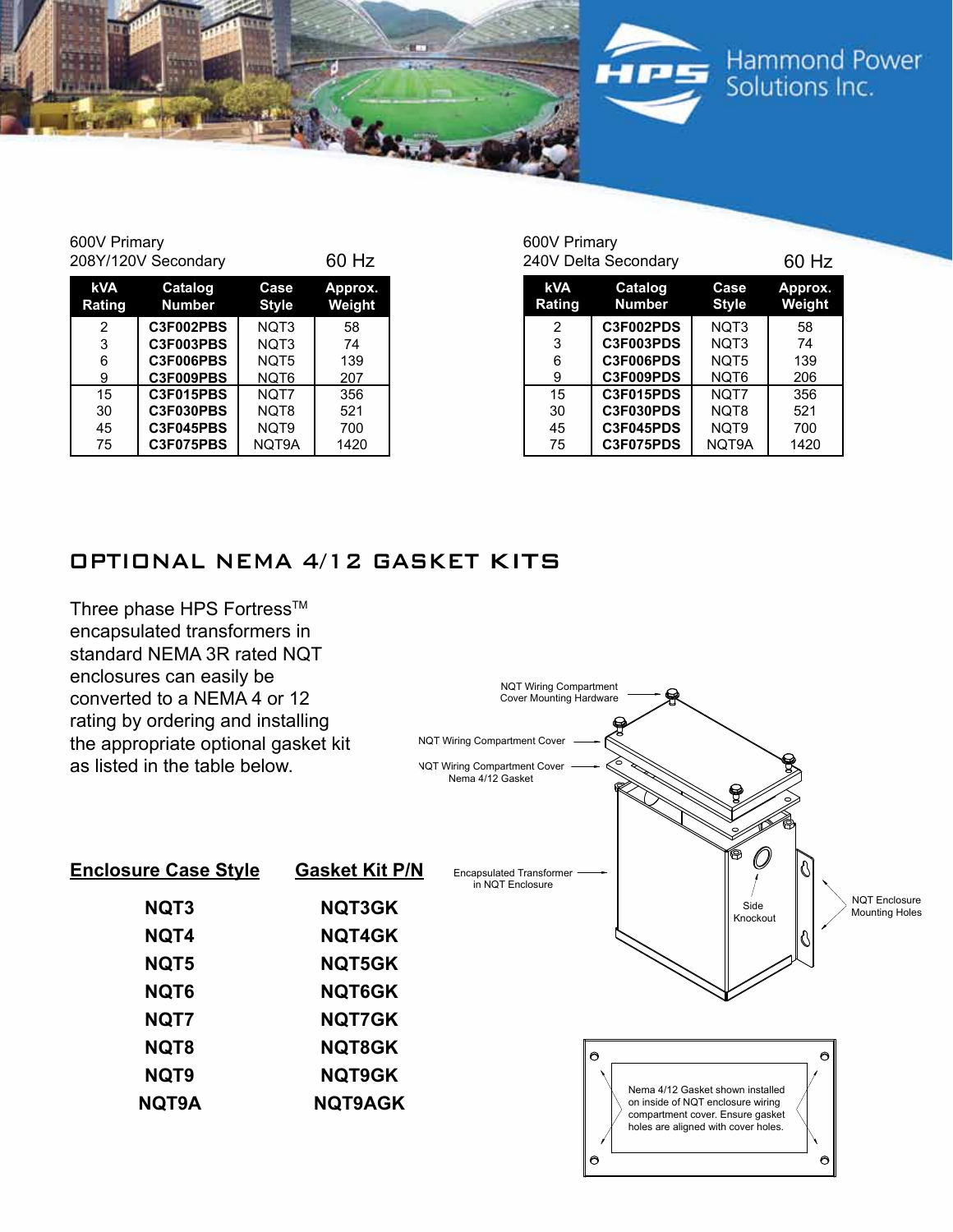

**Commercial Encapsulated Oistribution Transformers** 



#### Enclosure Drawings & Dimensions



**NQ8** 2 14.50 10.75 27.38 11.13 24.50 24.88 2.00 2.00 6.00 1.38 x 2.50 10.00 0.75 0.56 2.00 1.81

<sup>1</sup> Knockout (K) sizes are actual diameters of knockout, not conduit sizes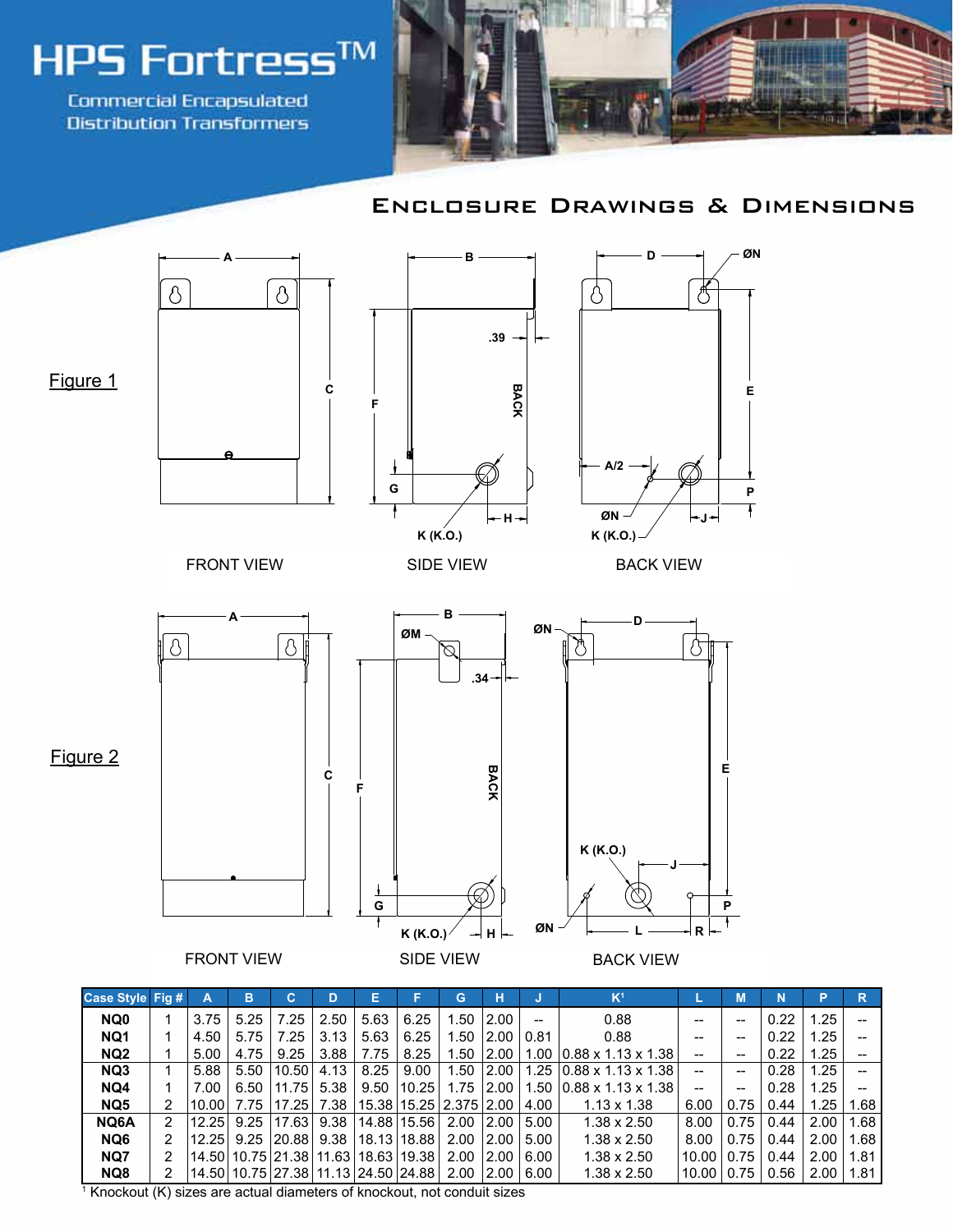

#### Enclosure Drawings & Dimensions



| Case Style Fig #  |   | А     | в                              | C. | D             | Е                             |                          | G                                                                    | н |                      | K <sup>1</sup>     |      | M            | N    | P                        | R    |
|-------------------|---|-------|--------------------------------|----|---------------|-------------------------------|--------------------------|----------------------------------------------------------------------|---|----------------------|--------------------|------|--------------|------|--------------------------|------|
| NQT <sub>3</sub>  |   | 12.38 | 5.44                           |    | 11.13   11.38 | 6.50                          |                          |                                                                      |   | $9.50$   2.38   5.50 | $0.88 \times 1.13$ |      |              | 0.28 | 1.81                     | 3.44 |
| NQT4              |   |       | 15.19  6.94  15.13 13.88  9.25 |    |               |                               |                          | 13.56   1.88   5.50                                                  |   |                      | $0.88 \times 1.13$ |      |              | 0.28 | 3.06                     | 4.19 |
| NQT5              |   |       | 16.63 10.25 16.63 14.50  8.25  |    |               |                               |                          | 13.88 2.69 10.00                                                     |   |                      | $1.38 \times 1.75$ |      |              | 0.41 | 4.50                     | 2.25 |
| NQT6              |   |       |                                |    |               | 19.25 10.44 16.63 17.50  8.25 | $\overline{\phantom{a}}$ | 13.56 2.69 12.50                                                     |   |                      | $1.38 \times 2.50$ |      |              | 0.41 | 4.50                     | 2.50 |
| NQT7              |   |       |                                |    |               |                               |                          | 20.25   13.00   23.38   12.00   11.75   11.38   17.94   2.50   13.75 |   |                      | $1.38 \times 2.50$ | 4.25 | 17.94 0.56   |      | ۳                        | 2.13 |
| NQT8              |   |       |                                |    |               |                               |                          | 22.25 13.00 28.38 14.00 11.75 11.38 21.94 2.50 15.75                 |   |                      | $1.38 \times 2.50$ | 4.25 | 21.94   0.56 |      |                          | 2.13 |
| NQT9              | 2 |       |                                |    |               |                               |                          | 31.25   16.00   29.88   18.00   14.75   14.13   23.94   2.75   22.75 |   |                      | $2.00 \times 3.00$ | 6.50 | 23.64 0.56   |      |                          | 3.13 |
| <b>NQT9A</b>      |   |       |                                |    |               |                               |                          | 34.63   18.50   36.75   22.50   17.25   16.50   30.38   4.69   27.25 |   |                      | $2.00 \times 3.00$ | 6.50 | 30.38 0.56   |      |                          | 3.31 |
| NQT <sub>10</sub> |   |       |                                |    |               |                               |                          | 38.44   26.00   39.13   23.50   24.00   20.80   32.50   6.40   24.75 |   |                      | $2.50 \times 3.63$ | 8.00 | 32.50   0.69 |      | -                        | 6.84 |
| NQT11             | 2 |       |                                |    |               |                               |                          | $ 37.38 30.00 45.63 23.50 28.00 22.00 39.00 6.95 24.75 $             |   |                      | $2.50 \times 3.63$ | 8.00 | 39.00   0.69 |      | $\overline{\phantom{0}}$ | 6.31 |
| <b>NQS10</b>      |   |       |                                |    |               |                               |                          | $ 21.88 18.50 31.00 13.50 17.25 16.50 24.63 4.91 13.13 $             |   |                      | $1.75 \times 2.50$ | 6.50 | 24.63   0.56 |      |                          | 4.00 |

<sup>1</sup> Knockout (K) sizes are actual diameters of knockout, not conduit sizes